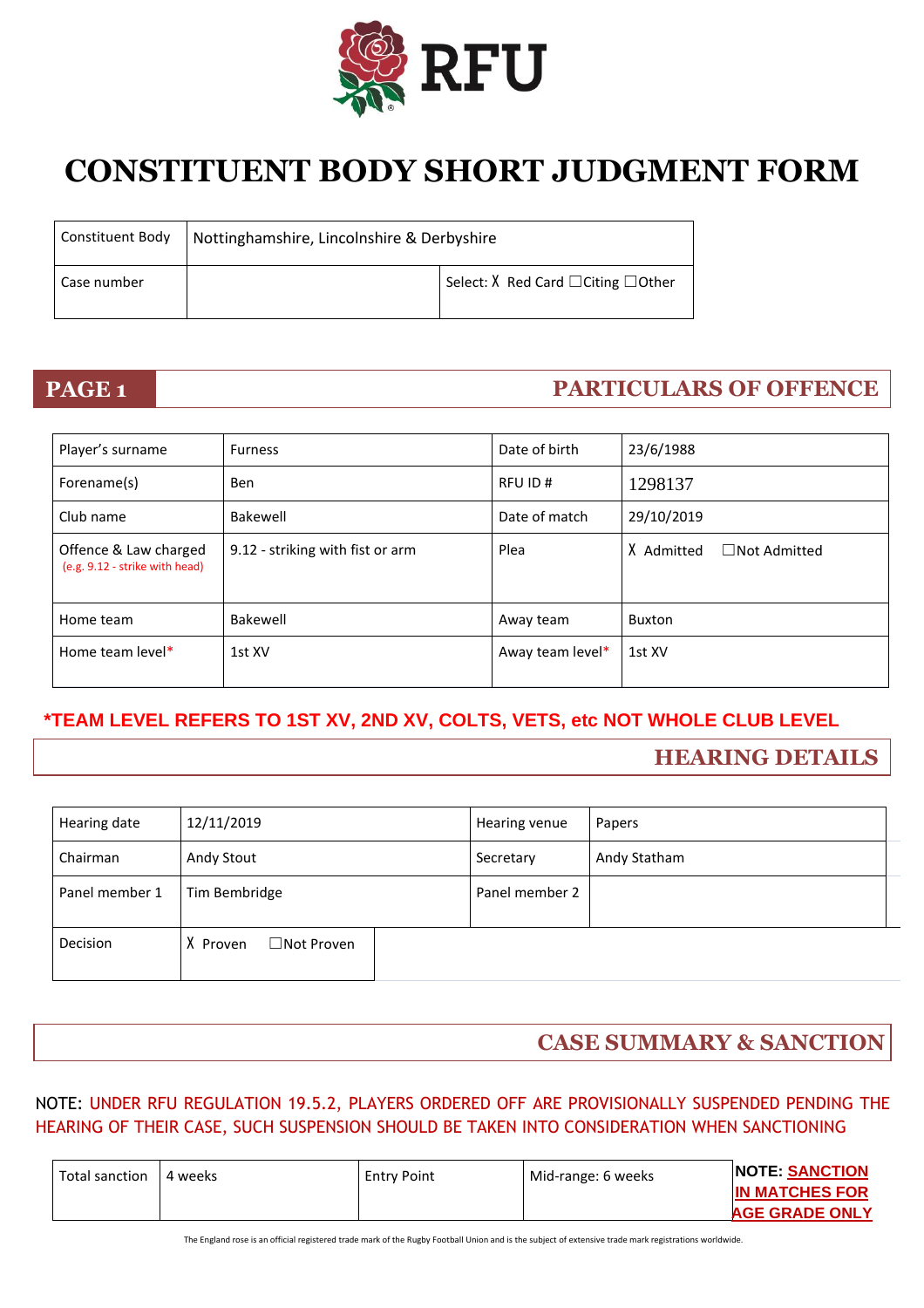

# **CONSTITUENT BODY SHORT JUDGMENT FORM**

| Banned from    | 29/10/19                  | Banned to    | 26/11/2019                |
|----------------|---------------------------|--------------|---------------------------|
| Ban split from | Click here to enter text. | Ban split to | Click here to enter text. |
| Free to play   | 27/11/2019                | Costs        | £30                       |

| Signature<br>(Chairman)  | <b>Andy Stout</b> | Date                   | 14/11/19 |
|--------------------------|-------------------|------------------------|----------|
| Signature<br>(Secretary) | Andy Statham      | Date entered<br>to GMS |          |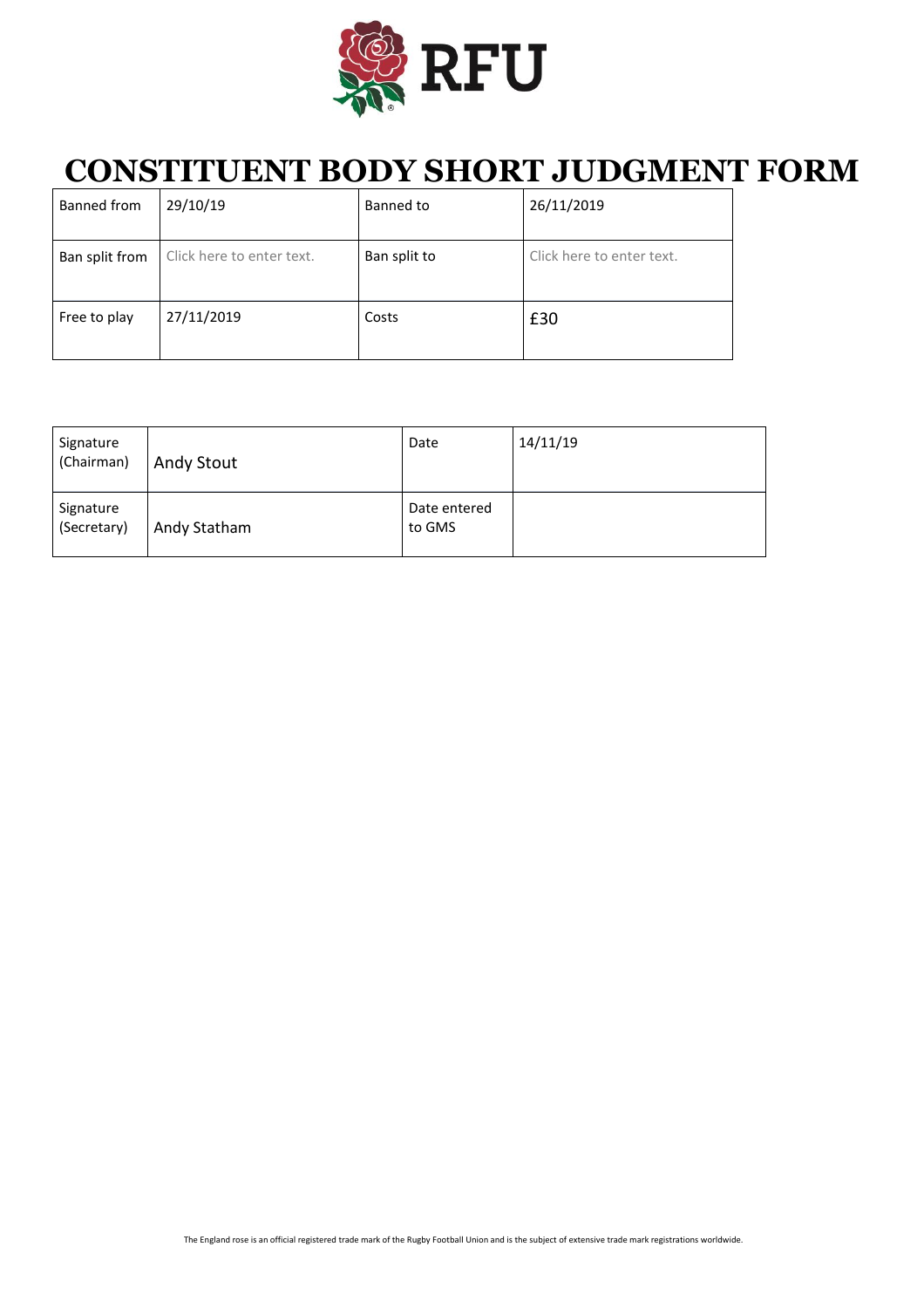# **PAGE 2 ASSESSMENT OF OFFENCE (REGULATION 19.11.8)**

| PLEASE TICK APPROPRIATE BOX: □Intentional/deliberate 19.11.8(a)                                                                          | □Reckless 19.11.8(b)                                                       |
|------------------------------------------------------------------------------------------------------------------------------------------|----------------------------------------------------------------------------|
| Gravity of player's actions 19.11.8(c)                                                                                                   | Nature of actions 19.11.8(d)                                               |
| Deemed to be deliberate - ruck had formed and opponents had<br>protected the ball - Furness "attacked the ruck" leading with a<br>punch. | Player attacked a ruck leading with a punch to the head of an<br>opponent. |
| Existence of provocation 19.11.8(e)                                                                                                      | Whether player retaliated 19.11.8(f)                                       |
| None.                                                                                                                                    | No.                                                                        |
| Self-defence 19.11.8(g)                                                                                                                  | Effect on victim 19.11.8(h)                                                |
| N/a                                                                                                                                      | No medical attention required and player continued to play.                |
| Effect on match 19.11.8(i)                                                                                                               | Vulnerability of victim 19.11.8(j)                                         |
| None.                                                                                                                                    | N/k                                                                        |
| Level of participation/premeditation 19.11.8(k)                                                                                          | Conduct completed/attempted 19.11.8(L)                                     |
| N/k                                                                                                                                      | Completed.                                                                 |
| Other features of player's conduct 19.11.8(m)                                                                                            |                                                                            |
|                                                                                                                                          |                                                                            |
| Top end*<br>Entry point number                                                                                                           | Mid-Range<br>Low End                                                       |

### **NOTE: STATE NUMBER OF WEEKS OR MATCHES ENTRY POINT FOR OFFENCE – ENTRY POINT IN MATCHES**

**FOR AGE GRADE ONLY** \*If top end, the Panel should identify an entry point between the top end and the maximum sanction (19.11.9) as set out in Appendix 2

In making the above assessment, the Panel should consider the RFU guidance (Note 2) set out in Appendix 5 (page 366) to Regulation 19. Significant weight should be given to RFU regulation 19.11.8(a), 19.11.8(h) and 19.11.8(i).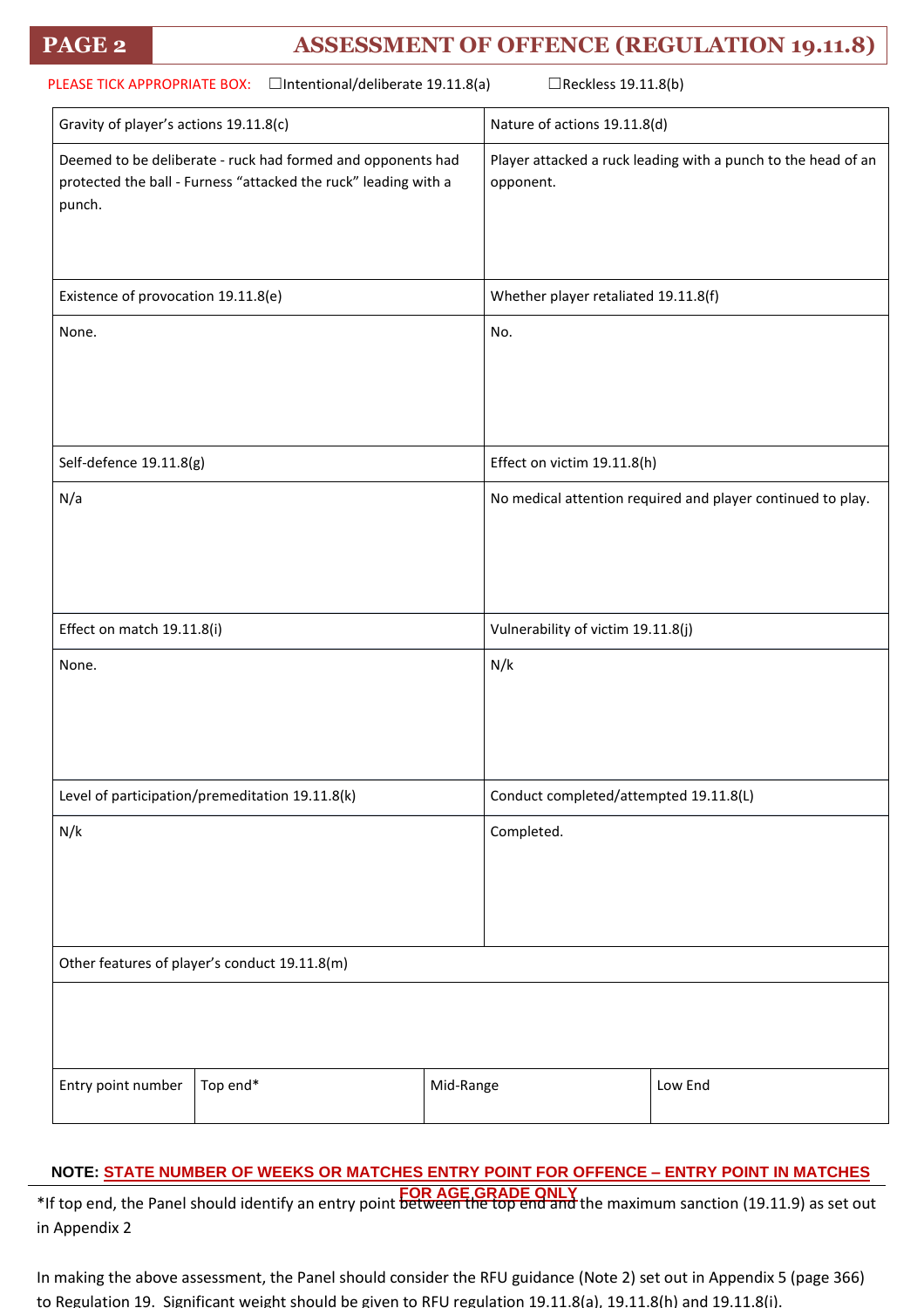# **PAGE 3 REASONS FOR ENTRY POINT**

Any act of foul play which results in contact with the head and/or neck shall result in at least a mi-range sanction.

# **AGGRAVATING FACTORS (REGULATION 19.11.10)**

| Player's status as an offender of the Laws of the game 19.11.10(a) |  |  |
|--------------------------------------------------------------------|--|--|
| N/k                                                                |  |  |
|                                                                    |  |  |
|                                                                    |  |  |
|                                                                    |  |  |
|                                                                    |  |  |
|                                                                    |  |  |
| Need for deterrent 19.11.10(b)                                     |  |  |
| None.                                                              |  |  |
|                                                                    |  |  |
|                                                                    |  |  |
|                                                                    |  |  |
|                                                                    |  |  |
|                                                                    |  |  |
| Any other off-field aggravating factors 19.11.10(c)                |  |  |
| None                                                               |  |  |
|                                                                    |  |  |
|                                                                    |  |  |
|                                                                    |  |  |
|                                                                    |  |  |
|                                                                    |  |  |

**GRADE ONLY**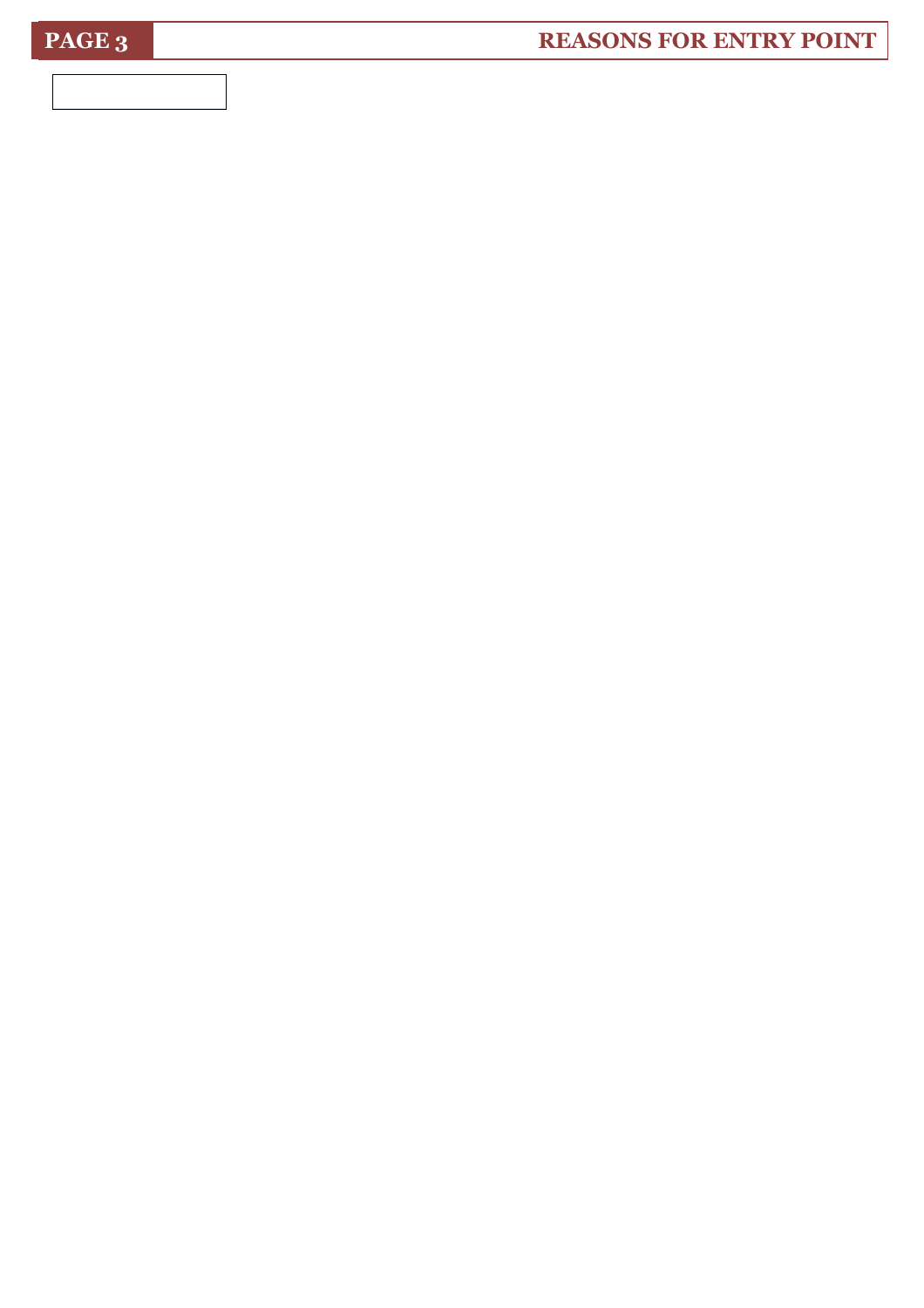# **PAGE 4 MITIGATING FACTORS (REGULATION 19.11.11)**

| Acknowledgement of guilt 19.11.11(a)                                  | Player's disciplinary record/good character 19.11.11(b) |
|-----------------------------------------------------------------------|---------------------------------------------------------|
| Pleaded guilty but disputed that made contact with<br>opponents head. | N/k                                                     |
| Youth & inexperience of player 19.11.11(c)                            | Conduct prior to and at hearing 19.11.11(d)             |
| N/k                                                                   | N/a                                                     |
| Remorse & timing of remorse 19.11.11(e)                               | Other off-field mitigation 19.11.11(f)                  |
| Apologised & expressed remorse.                                       | None                                                    |

### Number deducted: 2

Enter here

**ONLY**

NOTE: SUBJECT TO REGULATION 19.11.13, A DISCIPLINARY PANEL CANNOT APPLY A GREATER REDUCTION THAN 50% OF THE RELEVANT ENTRY POINT SUSPENSION

### **NOTE: MITIGATING IN MATCHES FOR AGE GRADE**

**ANY OTHER INFORMATION**